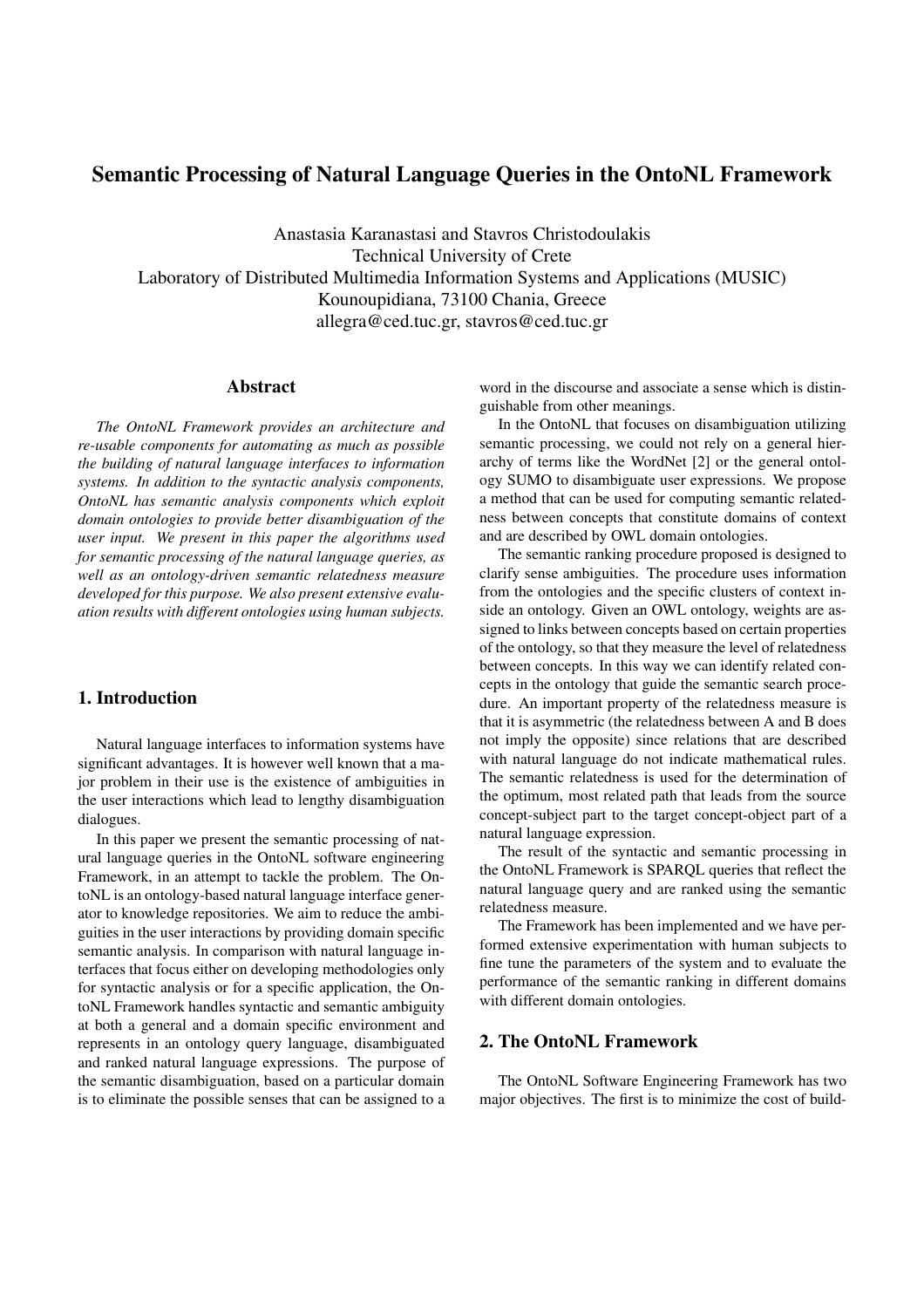ing natural language interfaces to information systems by providing reusable software components that can be used in different application domains and knowledge bases, and adapted with a small cost to a new environment. The second is to do semantic processing, exploiting domain ontologies in order to reduce ambiguities in a particular domain.



**Figure 1. The OntoNL Framework Architecture**

The architecture of the Framework is shown in figure 1. The Framework in a particular application environment has to be supplied with domain ontologies (encoded in OWL) which are used for semantic processing. The user input in an application environment may be

- Requests for metadata (ex. Show me the goals scored in the game between Italy and France)
- WH-questions (ex. What was the score in the game between Italy and France?)
- Yes/No questions (ex. Were there any goals in the game between Italy and France?)

The output for a particular input NL query is a set of one or more weighted disambiguated to the specific domain queries, encoded in SPARQL. We choose SPARQL as the query language to represent the natural language queries since SPARQL is defined in terms of the W3C's RDF data model and will work for any data source that can be mapped into RDF. If the environment uses a different type of repository than OWL-SPARQL, a module has to be implemented that does the mapping from the SPARQL encoded queries to the schema and query language that the environment uses (Relational Schema-SQL, XML Schema-XQUERY, etc). Since this transformation is Schema dependent it is not automated within the Framework software.

The main components of the OntoNL provide Linguistic Analysis and Ontology Processing for Semantic Disambiguation. The Linguistic Analysis includes components for user input conversion (we cut-off the unnecessary information for the retrieval and provide a form that meets the OntoNL Expressions model [6]), Part-Of-Speech tagging, Noun Compound Bracketing, Grammatical Relations Discovery, and Synonym and Sense Discovery by using input from the WordNet which provides information about word synonyms. More details of the methodologies used for linguistic analysis can be found in [8].

The Semantic Disambiguation Module of the OntoNL is responsible for domain specific disambiguation and result ranking. It is described in more detail in the next section.

The Linguistic Analysis module produces instances of the OntoNL Expressions model. These instances are used by the Ontology Processor for semantic disambiguation and ranking of resulted SPARQL queries.

## **3. The OntoNL Semantic Disambiguation Algorithm**

As we already stated the semantic disambiguation is a process that targets to eliminate the possible senses that can be assigned to a word in the discourse, and associate a sense which is distinguishable from other meanings. However, WordNet gives only generic categories of senses and not domain specific. Thus it is clear that much better semantic disambiguation can be done when domain knowledge is available in the form of ontologies. The purpose of the OntoNL Semantic Disambiguation Module is to use information of the OntoNL Ontology Processor in the OntoNL Framework (figure 1) in order to do semantic disambiguation of the natural language queries. The input in the Ontology Processor are instances of the expressions model produced by the Syntactic Analyzer, which include terms extracted from the natural language input, their synonyms, and their tagging according to the expressions model constructs and OWL Ontologies.The output is disambiguated sentences expressed as queries in SPARQL, or in the case that complete disambiguation is not possible, a set of ranked SPARQL queries.

In particular, the common types of ambiguity encountered in the OntoNL Framework are:

- The natural language expression contains general keywords that can be resolved by using only the ontology information (ontological structures and semantics). For example, in the expression " *players of soccer team Milan*", the words *players* and *soccer team* are matched to the corresponding concepts of the domain ontology and the information that *Milan* is the name of a soccer team comes from the syntax of the natural language expression (object complement that follows a direct object)
- One of the subject/object part of the expressions model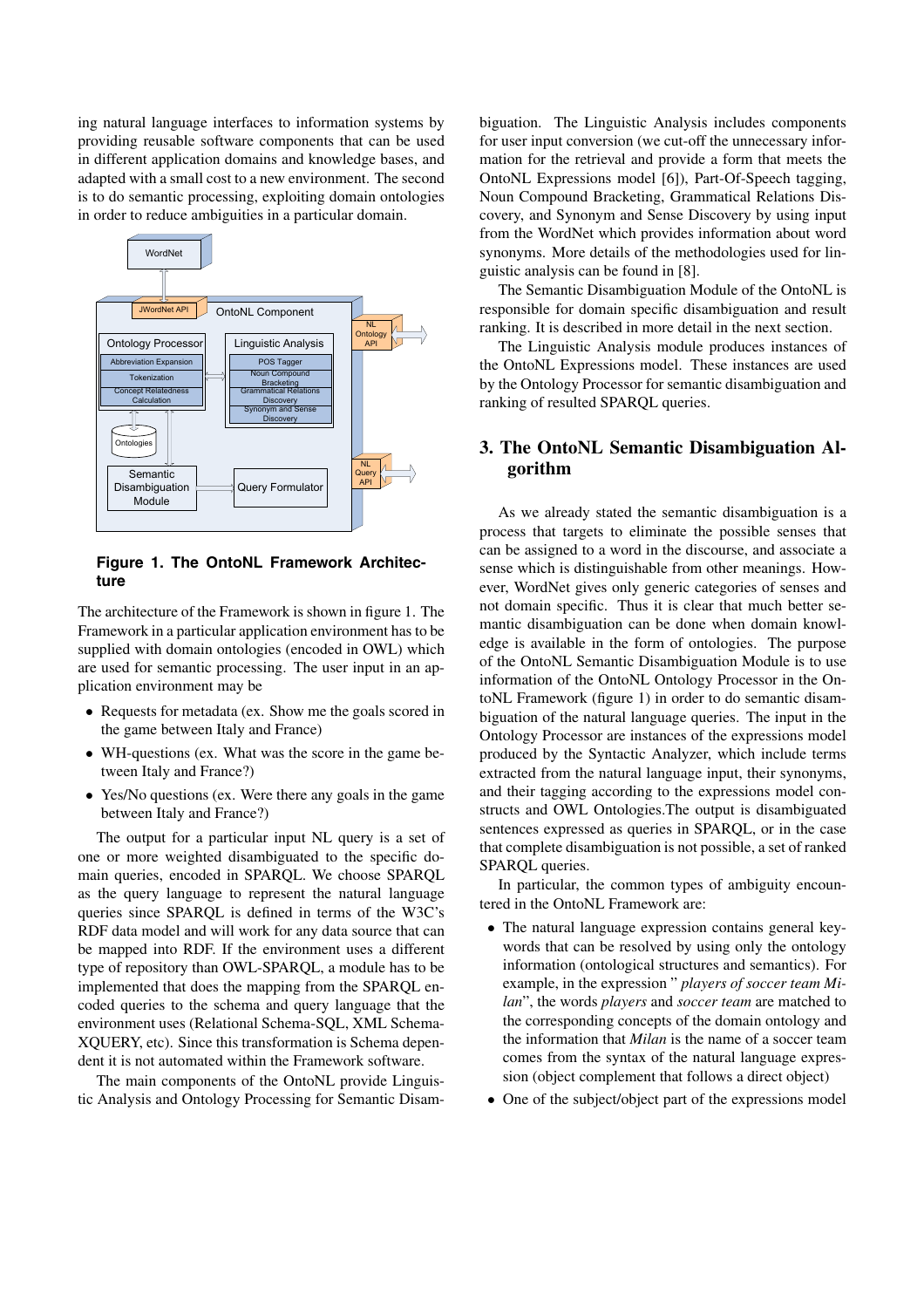contains terms that cannot be disambiguated by using the ontology. For example, in the expression " *the players of Barcelona*", the word *players* is matched to the corresponding concept of the domain ontology but the system cannot "understand" the sense of the object part of the natural language expression, *Barcelona* that could be a soccer team, a city etc. The algorithm "considers" the word *Barcelona* as a concept instance, an individual.

• Neither the subject nor the object part contains terms disambiguated by using the ontological structures. For example, in the expression " *information about Milan*", neither the word *information* nor the word *Milan* are matched to the ontological structures of the domain ontology. The system "considers" the word *information* as an unresolved concept and the word *Milan* as an unresolved concept instance.

Figure 2 shows the general steps of the semantic disambiguation algorithm used in OntoNL using UML Activity Diagram notation. The approach is general for any OWL DL or Full domain ontology.



### **Figure 2. The OntoNL Semantic Disambiguation procedure**

The algorithm searches to see if there is a correspondence between the naming of the expressions model instance and the ontological structures. If there is a complete match, a Relatedness Value measure is assigned with value 1 to indicate the complete relevance of the sentence with the specific domain. If the disambiguation is not complete for the Object Part, the algorithm checks for the number of the terms that show ambiguity. If the ambiguity is in the Subject Part then the algorithm checks for a number specified by the application of ontology concepts that have the greatest relatedness value with the disambiguated term of the request. If there is only one term with an ambiguity or the ambiguity is in the Subject Part, the algorithm checks and retrieves the output of the OntoNL Ontologies Processor for a number, specified by the application, of the most related concepts to the concept that comprise the subject or the object part (if the ambiguity is in the object or the subject part respectively) of the expression. If in the object part are more than one terms with ambiguities, the algorithm checks for operators (or/and). In the existence of an operator the algorithm considers the terms to be concept instances of the same concept of the domain ontology. In the absence of an operator the algorithm considers the terms to be concept instances of a different ontology concept. Then the algorithm searches for a number, specified by the application, of the most related concepts to the concept that found a correspondence to the ontological structures and assigns the relatedness measure, already calculated by the OntoNL Ontologies Processor. The last activity of the algorithm is to enhance the *Ontology Structure* class of the OntoNL Expressions Model with the corresponding ontology concepts to natural language terms in the *class* attribute and with the relatedness measurement value the *value* attribute.

#### **4. The OntoNL Semantic Relatedness Measure**

When a query cannot be disambiguated completely from the OntoNL Semantic Disambiguation procedure, OntoNL uses a Semantic Relatedness Measure [6] to suggest weighted possible interpretations of the user request. To that purpose, OntoNL borrows and expands ideas from the research of Semantic Relatedness of concepts in semantic networks.

The Relatedness Matrix contains a weight of relatedness (Relatedness Measure) between any two concepts. The relatedness measure depends on the semantic relations defined by properties in OWL. Properties can be used to state relationships between individuals (named Object-Properties) or from individuals to data values (named DatatypeProperties).

The algorithm also takes into account the semantic relation of OWL: EquivalentClass. The class that is OWL: EquivalentClass with a source class has a similarity (not relatedness) value 1. In our computations, the classes related to the source class of the ontology are also related with the same value to the equivalent class.

In all other cases the relatedness value computation is based on the following factors: the commonality (based on the semantic relations and the conceptual distance) and the related senses.

The *commonality* depends on the amount of the common information two concepts share. The commonality measure has two factors: The position of the concepts relatively to the position of their most specific common subsumer/fatherclass(will be examined by the conceptual distance and the specificity measurement) and the reciprocity of their prop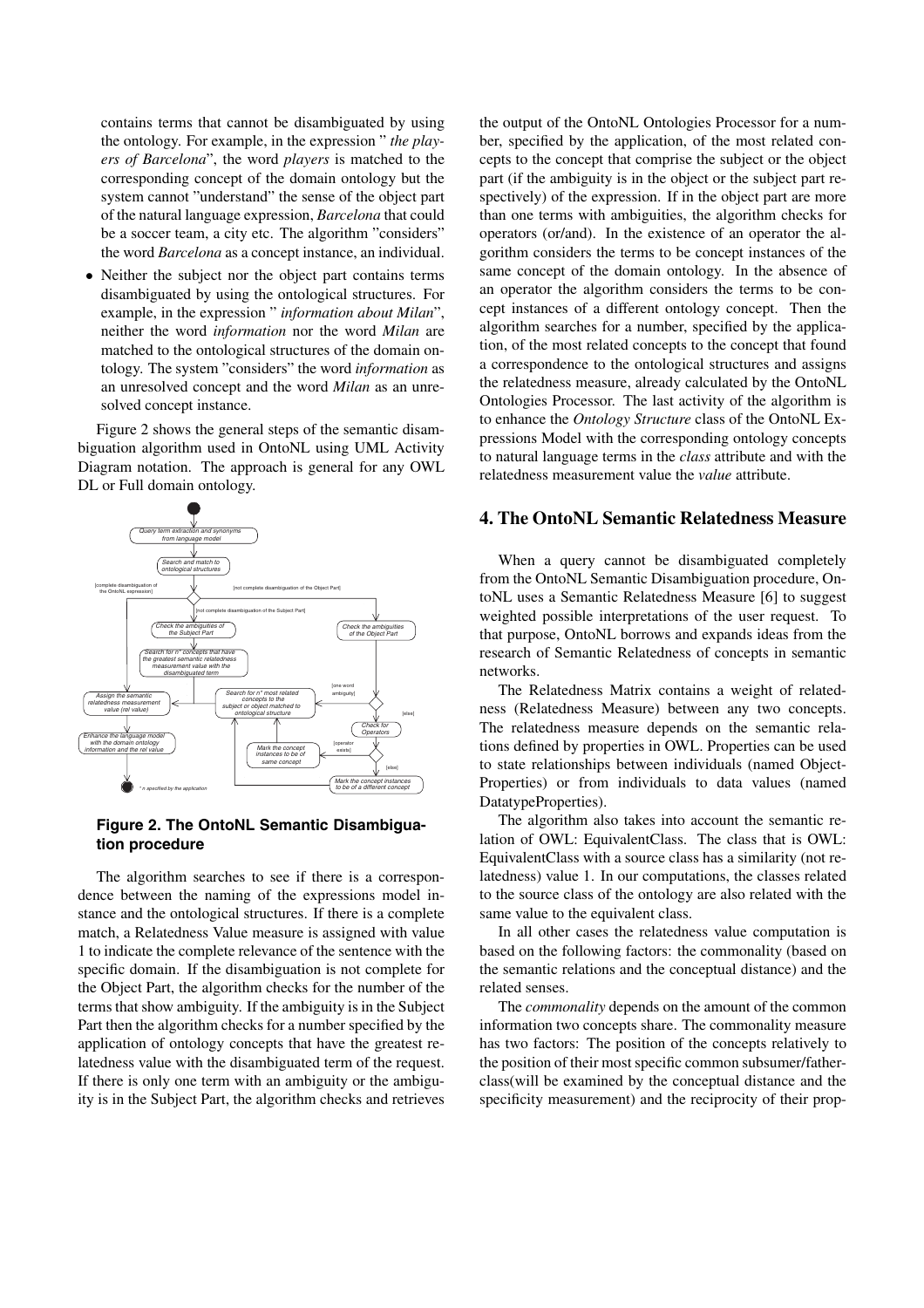erties (if the connecting OWL ObjectProperties have also inverse properties).

Based on the semantic relations when we detect that a source concept-class is immediately related via an Object-Property with the target concept, the relatedness value is set to 1. Else, we count the number of the common properties of the two concepts and the number of the common properties the two concepts share that are inverseOf properties:

$$
rel_{prop}(c_1, c_2) = (f_1 \times \frac{\sum_{i=1}^{n} p_{i12}}{\sum_{i=1}^{n} p_{i1}}) + (f_2 \times \frac{\sum_{i=1}^{n} p_{inv12}}{\sum_{i=1}^{n} p_{i12}}),
$$
\n(1)

where

$$
f_1 \ge f_2, f_1 + f_2 = 1, (f_1, f_2) = weights
$$
 (2)

In the above equations, the value  $p_{i1}$  represents the fact that concept  $c_1$  is related to concept  $c_i$  (value: 0 or 1 in general). The value  $p_{i12}$  represents the fact that both concepts  $c_1$  and  $c_2$  are related to concept  $c_i$ . The  $p_{inv12}$  represents the fact that both concepts are inversely related.

The *conceptual distance* measure is based on two factors; the path distance and the specificity. The path distance measures the relatedness of two concepts by counting the minimal path of edges between the two concepts through their structural relations (IS-A relations). The OntoNL disambiguation algorithm uses the relatedness of concepts of the domain ontologies and not the similarity, so the measure excludes the cases were  $d_{C1} = 0$ ,  $d_{C2} = 0$  and  $d_{C1} + d_{C2} = 0$ 2. So, the value of distance is calculated as:

$$
\forall d_{C1} \ge 1, d_{C2} \ge 1, d_{C1} + d_{C2} > 2:
$$
  
\n
$$
pathDist(c_1, c_2) = \frac{d_{C1} + d_{C2}}{2*D} \in (0, 1]
$$
 (3)  
\nwhere  $d_{C1}$  is the number of edges from concept 1 to

the closer common subsumer and  $d_{C2}$  the number of edges from concept 2 to the closer common subsumer. D is the maximum depth of the ontology.

The parameter that differentiates our measure from the classic measures of distance counting is that it is combined with the *specificity* factor. When the change of direction (from superClassing to subClassing and opposite) is close to the concept/subject of the OntoNL Expressions model $(d_{C1} \ll (d_{C1} + d_{C2})/2)$ , the two concepts are more related. When the direction of the path changes far from the reference concept then the semantics change as well (more specialization of the reference concept  $c_1$  in comparison with the subsumer concept).

We count the specificity of the concepts inside the ontology by the following normalized weight value:

$$
w1_{specC1} = -\ln \frac{2 \times d_{C1}}{d_{C1} + d_{C2}} \in (0, 1], \text{ if } d_{C1} < \frac{d_{C1} + d_{C2}}{2}
$$
\nelse

$$
w1_{specC1} = 0, if d_{C1} \ge \frac{d_{C1} + d_{C2}}{2} \tag{4}
$$

We, also propose a method of counting the specialization of the concept - c1 based on the object properties of the subsumer, by the factor:

$$
spec_{C1} = \frac{\#ObjP_{C1} - \#ObjP_S}{\#ObjP_S} \in [0, \infty)
$$
 (5)

where  $Obj<sub>PC1</sub>$  is the number of Object Properties of the concept  $C_1$  and  $Obj_{PS}$  is the number of ObjectProperties of the subsumer concept. The range of the  $spec_{C1}$  is  $[0, \infty)$ . To limit the range in [0*,* 1] we need to restrict the number of ObjectProperties of the concept *C*1:

$$
for \#ObjP_{C1} \le 10 \times \#ObjP_S :
$$
  

$$
w2_{specC_1} = 1 - \log \frac{\#ObjP_{C1}}{\#ObjP_S} \in [0, 1]
$$
 (6)

The conceptual distance measure then becomes:

$$
rel_{CD} = (w1_{specC_1} + w2_{specC_1} + 1 - pathDist(c_1, c_2))/3
$$
\n(7)

The *related senses* measure counts the common senses of two concepts by counting the common nouns and synonyms extracted from the descriptions of the concepts in the ontology (owl:label, owl:comment) or from the descriptive part of the term meaning in the WordNet. Let  $S_1$  be the description set of senses for  $c_1$  and  $S_2$  the description set of senses for  $c_2$ . The related senses measure is:

$$
rel_{RS}(c_1, c_2) = \frac{|S_1 \cap S_2|}{|S_1 \cap S_2| + |S_1 \backslash S_2|}
$$
(8)

where  $S_1$  is the description set of senses for  $c_1$  and  $S_2$ the description set of senses for *c*2.

The overall relatedness measure is the following:

$$
for w_1 + w_2 + w_3 = 1, (w_1, w_2, w_3) > 0,\nrel_{PROP}(c_1, c_2), rel_{CD}(c_1, c_2), rel_{RS}(c_1, c_2) \in [0, 1]:\nrel_{OntoNL} = w_1 \times rel_{PROP} + w_2 \times rel_{CD} + w_3 \times rel_{RS}
$$
\n(10)

The three factors  $w_1$ ,  $w_2$  and  $w_3$ , help of balancing among the parameters depending on the application ontology. The measure is applied in all concepts of the ontology in the preprocessing phase and constructs the Relatedness Matrix, a NxN matrix (N is the total number of concepts) with the relatedness values of each concept against all the other concepts of the disambiguation ontology.

#### **5. Experimental Evaluation**

A complete evaluation framework has been designed for the OntoNL generator. As far as it concerns the OntoNL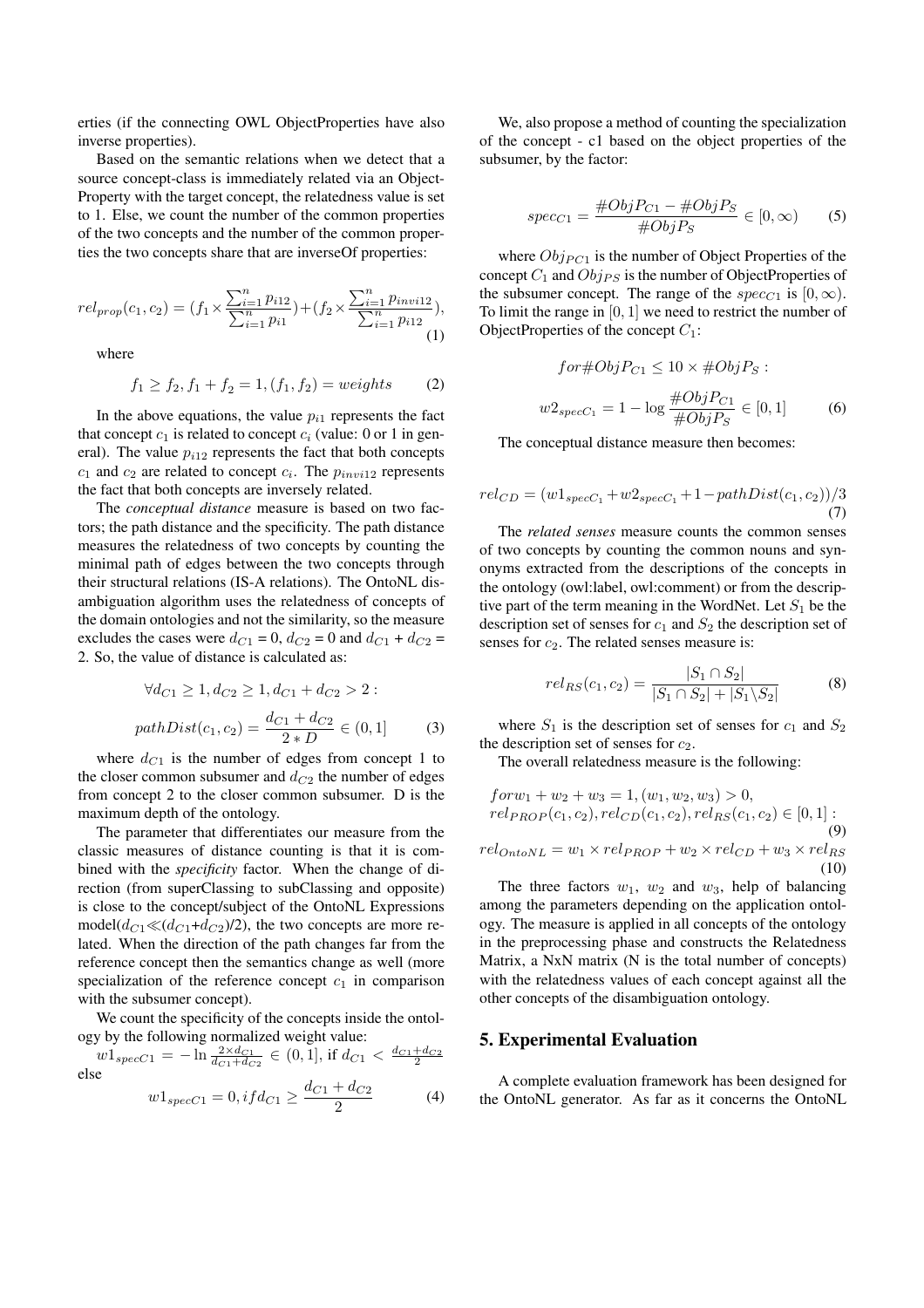Semantic Relatedness Measure evaluation, the framework takes into account a large number of parameters regarding the characteristics of the ontologies involved and the types of users.

We have focused our attention to the performance experimentation in a generic way utilizing readily available ontologies in the web, not carefully constructed by hand ontologies. As we discussed in the previous section the three factors  $w_1$ ,  $w_2$  and  $w_3$  of the overall OntoNL measure help of balancing among the three sub-measure depending on the application ontology. We need to bound their values and provide the complete measurement that will show good results regardless of the OWL ontology used. In order to assess the impact of each of the sub-measures we needed to evaluate it against a "gold standard" of object relatedness. To that end we designed a detailed experiment in which human subjects were asked to assess the relatedness between pairs of objects (preliminary results can be found in [6]) and afterwards the precision of the OntoNL Semantic Relatedness measure in a specific application, for the domain of soccer, a context familiar with the users.

#### **5.1. Study Design**

Experiments that rely on human judgments have become the benchmark in determining the similarity of words in NLP research [1, 4, 10]. We reused the overall experimental design of these studies and adapted it to be usable for complex objects in an ontology. We proceeded as follows: First, we have found a number of suitable object pairs from a number of ontologies freely available in the web fulfilling the following criteria:

- At least two pairs from each ontology should be in close vicinity in the ontology-graph.
- At least two pairs from each ontology should be far apart in the ontology-graph.
- At least one pair from each ontology should consist of a concept and its descendant/specialization.

The rest of the concepts were paired in a way such that the concepts' name, description, attributes, or properties(e.g., parts) featured some relatedness. We point out that the subjects' ability to relate to the ontology content (domain) was crucial for the success of the experiment.

We have obtained relatedness judgments from 25 human subjects, 10 from the computer science field that had some knowledge of the domain ontologies and 15 from the liberal arts field, that were used for the evaluation, for 85 pairs of concepts that we meet in seven OWL domain ontologies<sup>1</sup>

freely available on the web, for different domains. For each ontology we had 10 data points except the Soccer Ontology that we had 25 data points because of its size and richness in properties. The main goal was to compare the OntoNL submeasures and the overall measure on how well they reflect human judgments. The subjects had the opportunity during the evaluation, to see the properties and the description (if any) of the concepts that they had to assess the relatedness.

The pairs ranged from "highly related" to "semantically unrelated", and the subjects were asked to rate them, on the scale of 0.0 to 1.0, according to their "relatedness of meaning". The users were asked to specify how they had made the assessment: 1. by concept name, 2. by concept description, 3. by concept properties, 4. a combination of 1-3, and 5. using other assessment methods. This question had as objective to find which features were used by the subjects in their evaluation- a notion that similarity researchers in the social sciences have found to be central [3], but also useful to us for the determination of the impact of the submeasures of relatedness to the overall measure. Then, we asked the subjects to apply requests for a specific domain, the domain of soccer. We gathered a total of 40 requests concerning the second type of ambiguity of the disambiguation algorithm, after eliminating any duplicates.

## **5.2. Results**

Our first objective was to investigate what are the values of the parameters  $f_1$ ,  $f_2$ ,  $w_1$ ,  $w_2$ ,  $w_3$  for each ontology, and overall. We did not use different data sets for the parameter setting and the main evaluation. Human subjects were used for the experiments. We observed that the optimal values of these parameters strongly depend on the ontology. Their optimal experimental values are shown in Table 1.

**Table 1. The values of the relative weights**  $f_1$ and  $f_2$  of eq. 3 and  $w_1$  (for  $rel_{PROP}$ ),  $w_2$  (for  $rel_{CD}$ ) and  $w_3$  (for  $rel_{BS}$ ) of eq. 11 for the test **set of ontologies**

| Ontology               | $rel_{PROP}$ |       | $rel_{OntoNL}$ |       |       |
|------------------------|--------------|-------|----------------|-------|-------|
|                        | J1.          | $f_2$ | $w_1$          | $w_2$ | $w_3$ |
| Soccer Ontology        | 0.5          | 0,5   | 0.7            | 0,2   | 0,1   |
| Wine Ontology          | 0.65         | 0,35  | 0,5            | 0,25  | 0,25  |
| People Ontology        | 0.1          | 0.9   | 0.45           | 0,2   | 0,35  |
| Pizza Ontology         | 0.65         | 0,35  | 0,5            | 0,27  | 0,23  |
| Koala Ontology         | 0,99         | 0,01  | 0,25           | 0.65  | 0,1   |
| <b>Images Ontology</b> | 0,33         | 0.67  | 0.45           | 0,5   | 0,05  |
| <b>Travel Ontology</b> | 0,9          | 0,1   | 0,7            | 0,1   | 0,2   |

We observe that  $w_1$  and  $f_1$  are in general the most important of the weights, which implies that the number of common

Travel:http://learn.tsinghua.edu.cn/home-page/2003214945/travelontology.owl Wine:http://www.w3.org/TR/owl-guide/wine.rdf

<sup>1</sup>Images:http://www.mindswap.org/glapizco/technical.owl Koala:http://protege.stanford.edu/plugins/owl/owl-library/koala.owl People:http://owl.man.ac.uk/2005/07/sssw/people.html Pizza:http://www.co-ode.org/ontologies/pizza/2005/05/16/pizza.owl

Soccer:http://lamia.ced.tuc.gr/ontologies/AVMDS03/soccer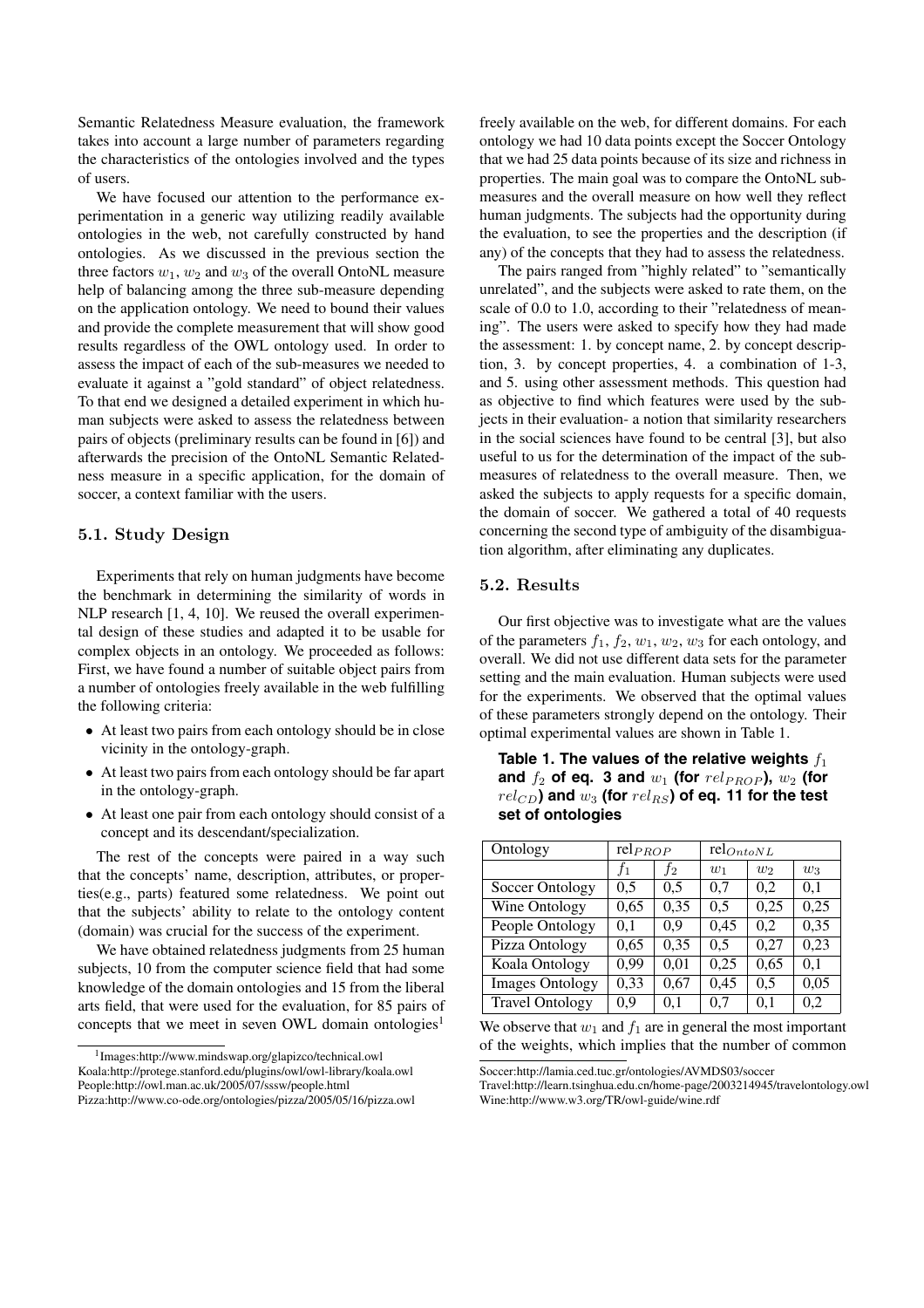properties of two concepts is a significant factor in determining the relatedness. The conceptual distance measure  $(w_2)$  and the related senses measure  $(w_3)$  seem to have also significant impact, but in almost all ontologies (except the Koala and Images ontologies) the impact of each one of them was less than the common properties measure. Among these two measures the related senses measure  $(w_3)$  had a stronger impact than the conceptual distance measure  $(w_2)$ in two ontologies, while the conceptual distance measure  $(w<sub>2</sub>)$  had a stronger impact in four ontologies.

Using the optimal values, computed manually, for the parameters we studied how the computed relatedness measure among two concepts was correlated (using Pearson's correlation) with the relatedness perceived by the human subjects. Table 2 shows the computed correlation coefficients with relative weights of Table 1 between the system computed relatedness measure and the human subjects evaluated relatedness (0,7 \* relValue from the Liberal Arts Field subjects plus 0,3 \* relValue from the Computer Science Field subjects).

## **Table 2. The values of the coefficients of correlation between human ratings of relatedness and the OntoNL Semantic Relatedness sub-measures and overall measure**

| <b>Human Subjects Ratings</b>      |              |            |            |                |
|------------------------------------|--------------|------------|------------|----------------|
| Measure                            | $rel_{PROP}$ | $rel_{CD}$ | $rel_{RS}$ | $rel_{OntoNL}$ |
| Soccer Ontology                    | 0,910        | 0,594      | 0,329      | 0,943          |
| $\overline{\text{W}}$ ine Ontology | 0,832        | 0,644      | 0,830      | 0,976          |
| People Ontology                    | 0,906        | 0,937      | 0,949      | 0,984          |
| Pizza Ontology                     | 0,657        | 0,77       |            | 0,863          |
| Koala Ontology                     | 0,492        | 0,846      | 0,285      | 0,857          |
| <b>Images Ontology</b>             | 0,964        | 0,953      | 0,273      | 0,997          |
| <b>Travel Ontology</b>             | 0,946        | 0,891      | 0,612      | 0,973          |

The results are satisfactory and show that the average OntoNL measure correlation for each ontology was almost always more than 0.9 and in 4 out of the 7 cases they were more than 0.95. The average correlation was 0.94. In all cases the calculated by the system weighted relatedness measure was higher correlated with the human subject evaluations than the correlations of the partial semantic measures (common properties, related senses, conceptual distance).

Table 3. The values of the relative weights  $f_1$ and  $f_2$  of eq. 1 and  $w_1$  (for  $rel_{PROP}$ ),  $w_2$  (for  $rel_{RS}$ ) and  $w_3$  (for  $rel_{CD}$ ) of eq. 13

|                                                                                                  |  |  | $rel_{PROP}$ rel <sub>OntoNL</sub> |             |                                                                                          |
|--------------------------------------------------------------------------------------------------|--|--|------------------------------------|-------------|------------------------------------------------------------------------------------------|
| <b>OWL</b> Domain Ontologies $\begin{array}{ c c c c c } \hline f_1 & f_2 \\ \hline \end{array}$ |  |  | $ w_1 $                            | $w_2$ $w_3$ |                                                                                          |
|                                                                                                  |  |  |                                    |             | $\overline{0,65}$ $\overline{0,35}$ $\overline{0,5}$ $\overline{0,27}$ $\overline{0,23}$ |

An observation mentioned above was the relatively large

variability of the optimal weights for each ontology. We decided to experiment with the same set of weights for all the ontologies (the optimal values for the Pizza Ontology), to observe if the relatedness measures were drastically affected, and if they are still satisfactory. Table 3 shows the common set of weights used for all the experiments with all the ontologies.

| <b>Human Subjects Ratings</b> |                |                |  |
|-------------------------------|----------------|----------------|--|
| Measure                       | $rel_{OntoNL}$ | $rel_{OntoNL}$ |  |
| Soccer Ontology               | 0,943          | 0,918          |  |
| Wine Ontology                 | 0,976          | 0,974          |  |
| People Ontology               | 0,984          | 0,966          |  |
| Pizza Ontology                | 0,863          | 0,863          |  |
| Koala Ontology                | 0,857          | 0,798          |  |
| <b>Images Ontology</b>        | 0,997          | 0,973          |  |
| <b>Travel Ontology</b>        | 0,973          | 0,935          |  |

## **Table 4. A comparison of the correlations between human ratings of relatedness and the overall OntoNL measure with relative weights of Table 1 and Table 3**

Table 4 shows the correlations obtained between the system computed values and the human subject computed values (second column). For comparison reasons the first column shows the correlations computed with different weights of Table 1 (copied from Table 2). Table 4 shows that the results obtained, as expected, are worse than the results obtained using different weights for each ontology. The correlation however between human subject and the system evaluations, are quite high. The average drop in correlation was 0.024, while the maximum drop in one ontology was 0.06. In this case (Koala Ontology) the average correlation dropped below 0.8 (to 0.798). For this ontology however, even with its optimal weights the correlation was not very high (0.863).



#### **Figure 3. The effectiveness of ontology mappings to user input**

For the application-based evaluation we have presented to the subjects the resulted concepts related to the subject concept of their request ranked based on the semantic similarity measurement. We are interested in the success ranking of the related concepts in each particular domain and this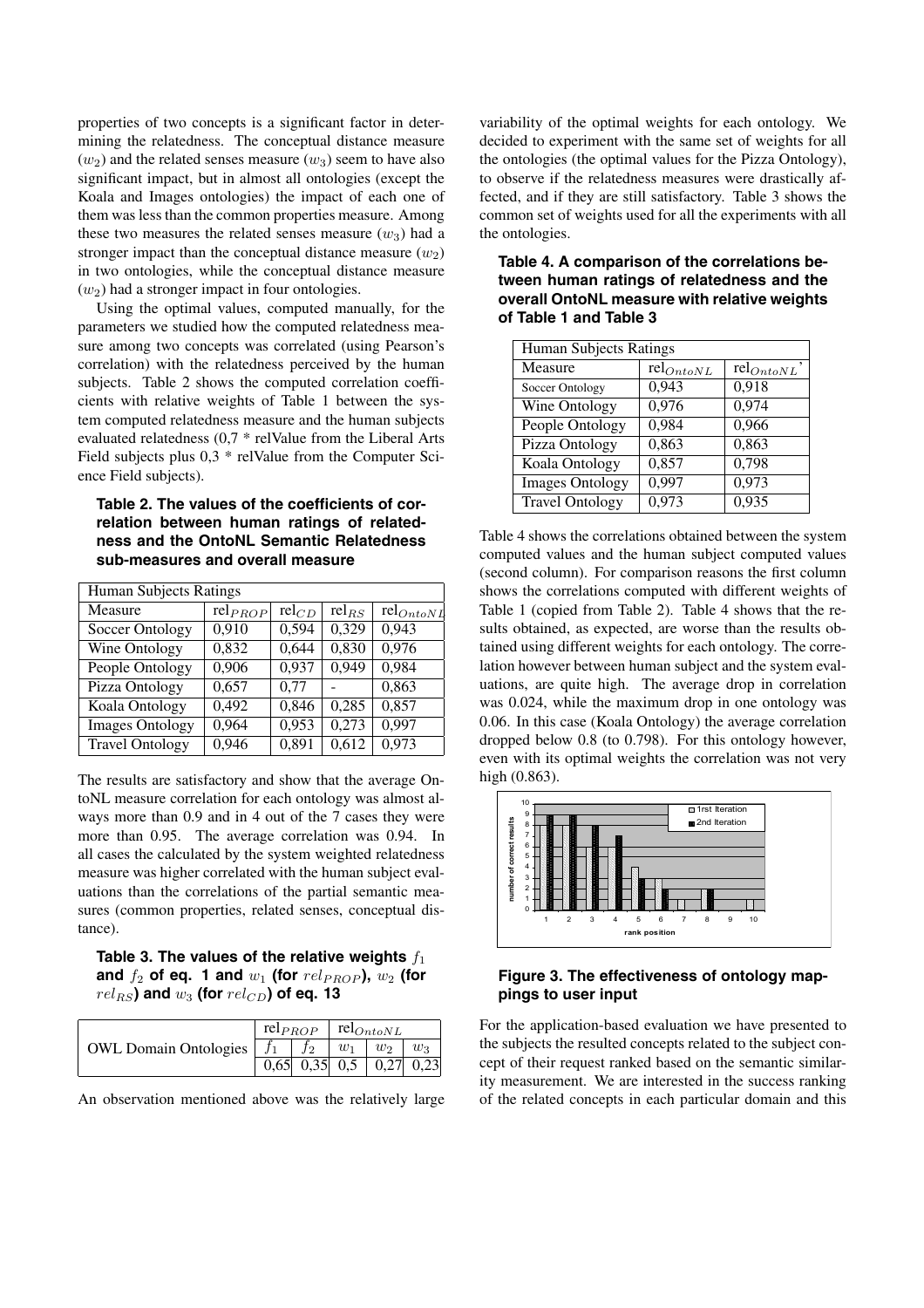is what we measured. The users replied the ranking position of their correct response in mind and this experiment was conducted twice. The figure 3 shows the number of requests in the top percentage of the total number of results. In the first iteration we get almost 90% of the exact result in the 60% of the total number of results. In a second iteration we get more than 90% of the exact result in the 50% of the total number of results. The conclusion that derives is that in a second iteration of tests the results were more accurate because the familiarity of using the system increased.

### **5.3. Discussion**

Our research is ongoing and focuses in developing an automatic method for determining the weights for any given ontology. We are developing metrics that we have found that affect the choice of weight like:

*Object Property Richness*: This metric reflects the placement of properties in an OWL ontology. An ontology that contains many object properties is richer than a taxonomy with only class-subclass relationships. The number of object properties that are defined for each class can indicate both the quality of ontology design and the amount of information pertaining to instance data.

*Specificity Richness*: This metric describes the specialization of information across different levels of the ontology's inheritance tree. This is a good indication of how more descriptive knowledge becomes by moving vertical in the ontology.

*Inheritance Richness*: This metric describes the distribution of information across different levels of the ontology's inheritance tree. This is a good indication of how well knowledge is grouped into different categories and subcategories in the ontology. This measure can help on distinguish a horizontal from a vertical ontology.

*Readability*: This metric indicates the existence of human readable descriptions in the ontology, such as comments, labels, and captions. This metric can be a good indication if the ontology is going to be queried and the results are going to be listed to users.

The category of metrics we are interested in is the schema metrics that evaluates ontology design and its potential for rich knowledge representation. The metrics we are proposing are not 'gold standard' measures of ontologies. Rather than describing an ontology as merely effective or ineffective, metrics describe a certain aspect of the ontology because, in most cases, the way the ontology is built is largely dependent on the domain in which it is designed. The conclusion here is that the readability and the richness of the domain ontology is a key aspect for the successful use of the OntoNL Semantic Relatedness Measure.

## **6. Related Work**

The natural language interaction research community has recently started to explore semantic disambiguation using ontologies, in systems like AQUA [12]. AQUA translates English questions into logical queries and is coupled with the AKT reference ontology for the academic domain, written in OCML. The system works in a domainspecific pattern-matching mode trying to find exact matches with names in the specific ontology and has not tested its reusability in different domains.

An attempt of using a more knowledge oriented approach for the construction of a natural language interface for the domain of digital TV is described in [7]. It used both ontologies and User Profiles in order to do semantic natural language processing. Ontologies used for this system were capturing the TV-Anytime standard. The approach was tuned and depended on the specific ontologies and lacked the generality and the completeness of the system described in this paper. In addition the domain ontologies were based on keywords and not on deep knowledge structures. All the above systems lack the robustness and the reusability of a software engineering framework.

The NLP literature provides the largest group of related work for measuring semantic relatedness that in most cases are based on lexical resources or WordNet and other semantic networks or deal with computing taxonomic path length.

A simple way to compute semantic relatedness in taxonomies like WordNet is to view it as a graph and identify relatedness with path length between the concepts [11]. This approach was followed in other networks also, like the MeSH (http://www.ncbi.nlm.nih.gov/entrez/query.fcgi?db=mesh), a semantic hierarchy of terms used for indexing articles in the bibliographic retrieval system MEDLINE, by Rada et al., [10].

Jiang and Conrath [5] propose a combined edge counting and node based method that outperforms either of the pure approaches. This hints at the usefulness of combined approaches like the OntoNL Semantic Relatedness Measure we propose in this paper. The research that was made by Budanitsky and Hirst [1] support our claim that the quality of similarity measures is dependent on the ontology in general. They find that differences in the quality of WordNetbased similarity measurement algorithms found in various papers can be explained by the different versions of Word-Net that have been used.

To confront with this issue Lin [9] tries to develop an information-theoretic measure of similarity that is not tied to a particular domain or application and that is less heuristic in nature with success. The measure is slightly found to excel Resnik's similarity algorithm [11]. The drawback is that it still requires a probabilistic model of the applica